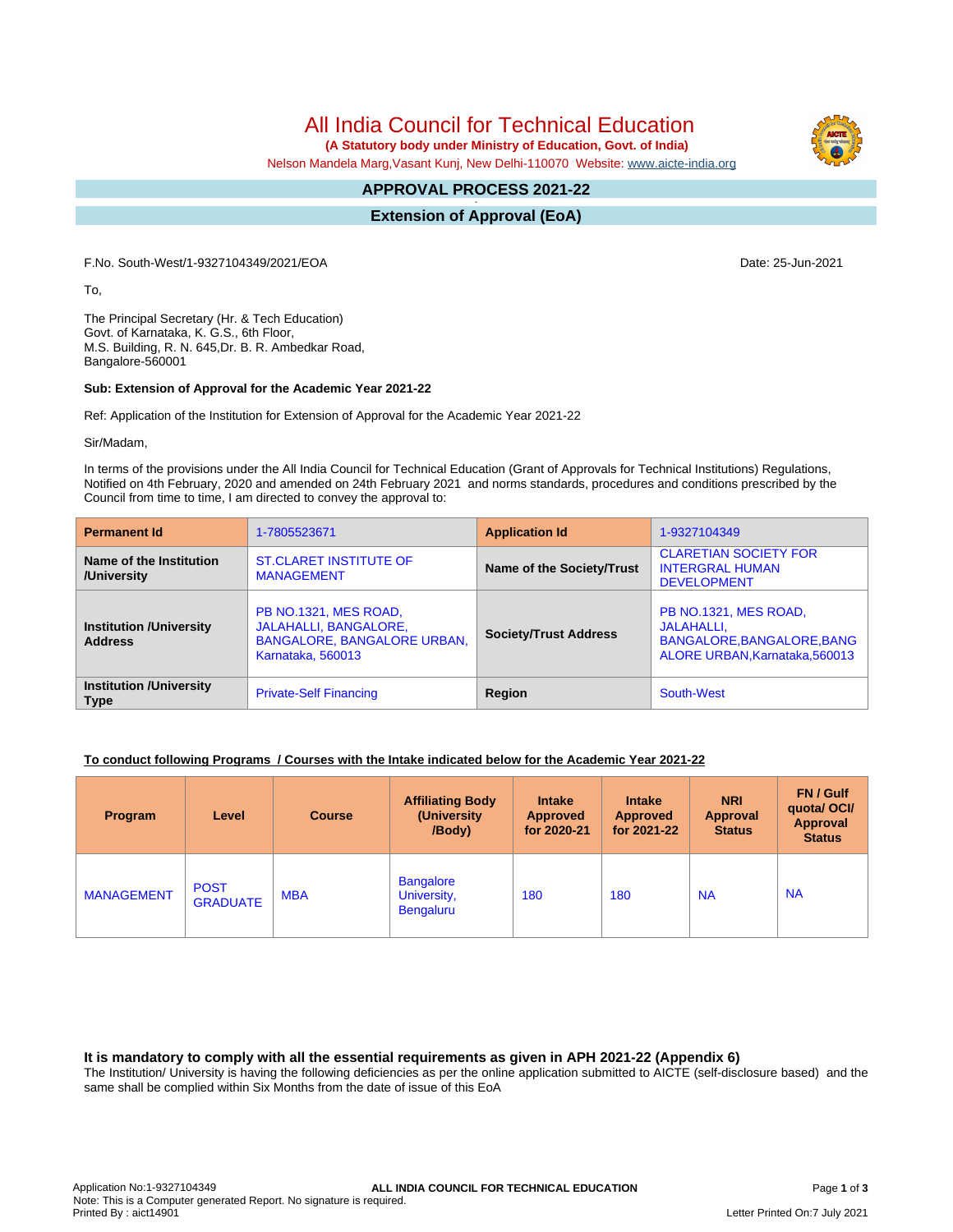## **Deficiencies\* Noted (based on Self Disclosure)**

Insurance for Students.

Group accident policy for employees.

**\***Please refer Deficiency Report for details

# **Important Instructions**

- 1. The State Government/ UT/ Directorate of Technical Education/ Directorate of Medical Education shall ensure that 10% of reservation for Economically Weaker Section (EWS) as per the reservation policy for admission, operational from the Academic year 2019-20 is implemented without affecting the reservation percentages of SC/ ST/ OBC/ General. However, this would not be applicable in the case of Minority Institutions referred to the Clause (1) of Article 30 of Constitution of India. Such Institution shall be permitted to increase in annual permitted strength over a maximum period of two years.
- 2. The Institution offering courses earlier in the Regular Shift, First Shift, Second Shift/Part Time now amalgamated as total intake shall have to fulfil all facilities such as Infrastructure, Faculty and other requirements as per the norms specified in the Approval Process Handbook 2021-22 for the Total Approved Intake. Further, the Institutions Deemed to be Universities/ Institutions having Accreditation/ Autonomy status shall have to maintain the Faculty: Student ratio as specified in the Approval Process Handbook.
- 3. Strict compliance of Anti-Ragging Regulation, Establishment of Committee for SC/ ST, Establishment of Internal Complaint Committee (ICC), Establishment of Online Grievance Redressal Mechanism, Barrier Free Built Environment for disabled and elderly persons, Fire and Safety Certificate should be maintained as per the provisions made in Approval Process Handbook and AICTE Regulation notified from time to time.
- 4. In case of any differences in content in this Computer generated Extension of Approval Letter, the content/information as approved by the Executive Council / General Council as available on the record of AICTE shall be final and binding.

**Prof.Rajive Kumar Member Secretary, AICTE**

Copy \*\* to:

- **1. The Director of Technical Education\*\*, Karnataka**
- **2**. **The Registrar\*\*,** Bangalore University, Bengaluru
- **3. The Principal / Director,** ST.CLARET INSTITUTE OF MANAGEMENT Pb No.1321, Mes Road, Jalahalli, Bangalore, Bangalore,Bangalore Urban, Karnataka,560013
- **4. The Secretary / Chairman,** PB NO.1321, MES ROAD, JALAHALLI, BANGALORE BANGALORE,BANGALORE URBAN Karnataka,560013
- **5. The Regional Officer,** All India Council for Technical Education Health Centre Building Bangalore University Campus Bangalore - 560 009, Karnataka

### **6. Guard File(AICTE)**

Note: Validity of the Course details may be verified at <http://www.aicte-india.org/> **.**